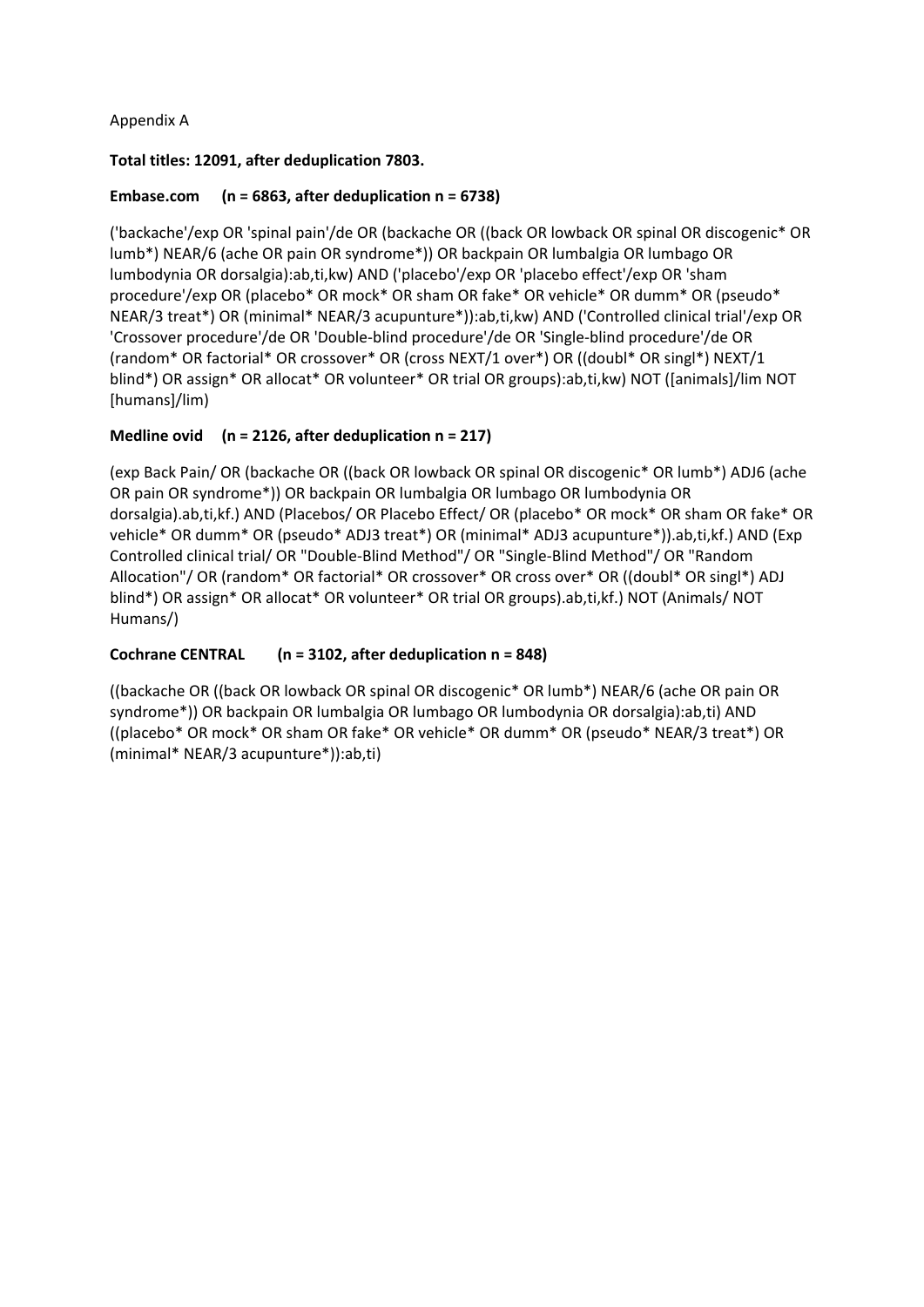## Appendix B

| Name, year of publication                             |        |
|-------------------------------------------------------|--------|
| <b>Study design</b>                                   |        |
| Aim of the study                                      |        |
| <b>Patient population</b>                             |        |
| <b>Baseline Comparability of Groups</b>               | Yes/No |
| <b>Interventions</b>                                  |        |
| Follow-up time                                        |        |
| <b>Primary outcome</b>                                |        |
| <b>Results for main outcome</b>                       |        |
| <b>Mean</b><br>$\bullet$                              |        |
| <b>Standard deviation</b><br>Sample size<br>$\bullet$ |        |
| <b>Secondary outcomes</b>                             |        |
| <b>Results for secondary outcomes</b>                 |        |
| <b>Mean</b><br>$\bullet$                              |        |
| <b>Standard deviation</b>                             |        |
| Sample size                                           |        |
| <b>Funding source</b>                                 |        |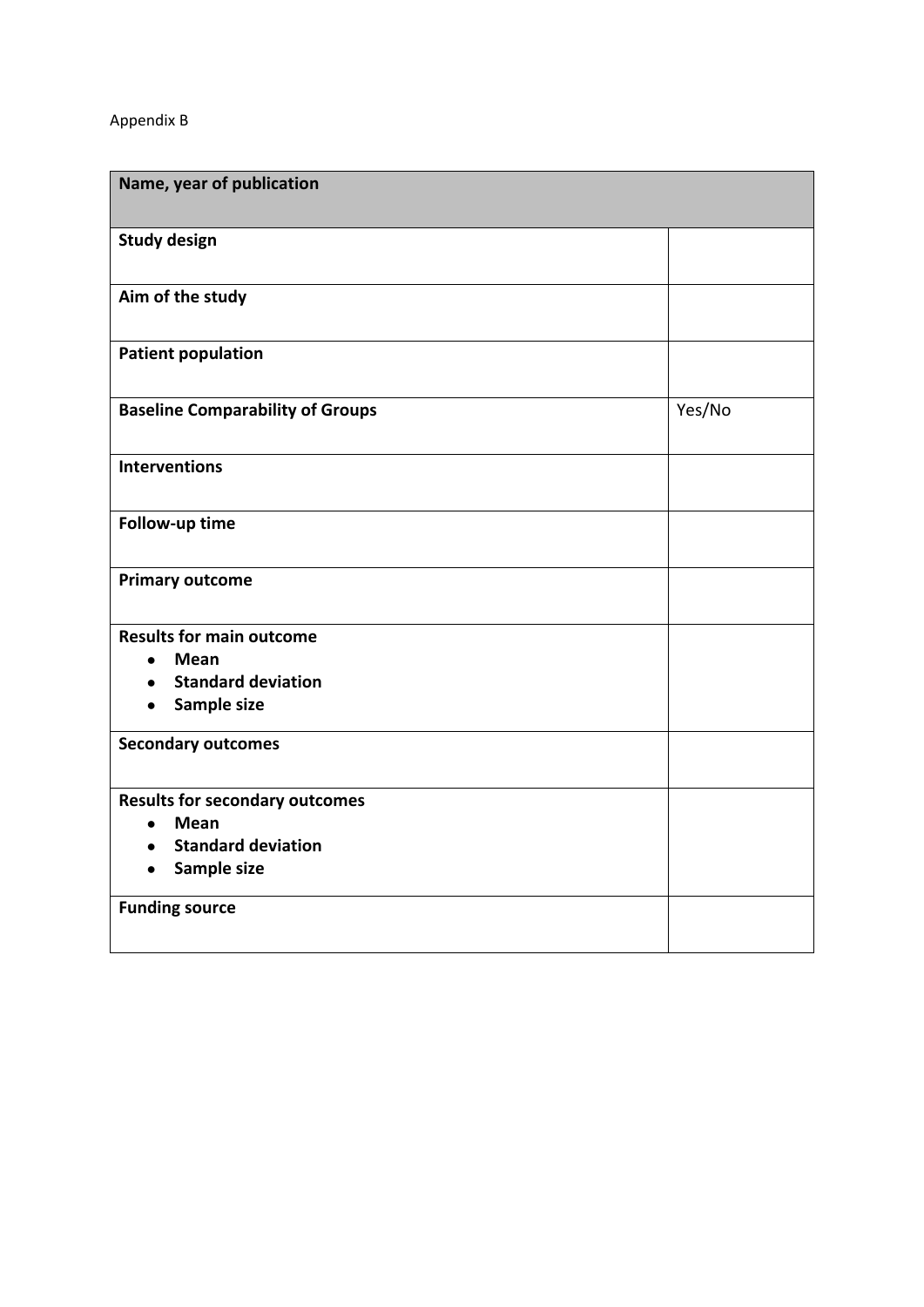### Appendix C

### Forest plots of subgroup analysis

### 1: intervention studies vs open label placebo studies pain short term follow-up

|                                                                                                              |             |                | <b>Placebo Intervention</b><br><b>NoIntervention</b> |                   |         |           |                 | <b>Std. Mean Difference</b>                                | <b>Std. Mean Difference</b>                  | <b>Risk of Bias</b> |
|--------------------------------------------------------------------------------------------------------------|-------------|----------------|------------------------------------------------------|-------------------|---------|-----------|-----------------|------------------------------------------------------------|----------------------------------------------|---------------------|
| <b>Study or Subgroup</b>                                                                                     | <b>Mean</b> | <b>SD</b>      |                                                      | <b>Total Mean</b> |         |           | SD Total Weight | IV, Random, 95% CI                                         | IV, Random, 95% CI                           | <b>ABCDE</b>        |
| 1.6.1 intervention trials                                                                                    |             |                |                                                      |                   |         |           |                 |                                                            |                                              |                     |
| Bialosky 2014                                                                                                | 29.13       | 22.28          | 54                                                   | 25.75             | 26.21   | 28        | 5.8%            | $0.14$ [-0.32, 0.60]                                       |                                              | 88888               |
| Borges 2014                                                                                                  | 4.7         | 0.66           | 15                                                   | 5.9               | 0.66    | 14        | 3.0%            | $-1.77$ [ $-2.64$ , $-0.89$ ]                              |                                              | $+1+1+1$            |
| Brinkhaus 2006                                                                                               | 43.7        | 29.8           | 70                                                   | 58.6              | 25.1    | 74        | 6.9%            | $-0.54$ [ $-0.87, -0.21$ ]                                 |                                              |                     |
| Celenay 2019                                                                                                 | 1.56        | 1.84           | 21                                                   | 4.5               | 2.88    | 21        | 4.2%            | $-1.19$ [ $-1.86$ , $-0.53$ ]                              |                                              |                     |
| Eardley 2013                                                                                                 | 36          | 19.8           | 20                                                   | 57.7              | 19.2    | 17        | 4.0%            | $-1.09$ [ $-1.78$ , $-0.39$ ]                              |                                              |                     |
| Farasyn 2006                                                                                                 | 59          | 21             | 20                                                   | 52                | 21      | 20        | 4.5%            | $0.33$ [-0.30, 0.95]                                       |                                              |                     |
| Imamura 2016                                                                                                 | 4.9         | 2.4            | 125                                                  | 4.9               | 2.7     | 127       | 7.6%            | $0.00$ [-0.25, 0.25]                                       |                                              |                     |
| Koroglu 2017                                                                                                 | 4.8         | 3.4            | 20                                                   | 5.5               | 2.9     | 20        | 4.5%            | $-0.22$ [ $-0.84$ , $0.40$ ]                               |                                              |                     |
| Leichtfried 2014                                                                                             | 3.5         | 2.31           | 36                                                   | 4.5               | 2.17    | 33        | 5.6%            | $-0.44$ $[-0.92, 0.04]$                                    |                                              |                     |
| Lewis 2010                                                                                                   | 1.5         | 1.9            | 8                                                    | 2.3               | 1.1     | 5         | 2.1%            | $-0.45$ [ $-1.59, 0.69$ ]                                  |                                              |                     |
| Licciardone 2003                                                                                             | 3.07        | 2.25           | 23                                                   | 4.64              | 2.14    | 16        | 4.2%            | $-0.70$ [ $-1.36$ , $-0.04$ ]                              |                                              |                     |
| Luz 2015                                                                                                     | 6.3         | $\overline{2}$ | 20                                                   | 5.5               | 1.9     | 20        | 4.4%            | 0.40 [-0.22, 1.03]                                         |                                              | $+$ 8 $\pm$         |
| Marchand 1993                                                                                                | 25.51       | 25.15          | 12                                                   | 28.6              | 29.6    | 16        | 3.7%            | $-0.11$ $[-0.86, 0.64]$                                    |                                              | 202                 |
| Molsberger 2002                                                                                              | 43          | 23             | 61                                                   | 52                | 19      | 60        | 6.6%            | $-0.42$ [ $-0.78$ . $-0.06$ ]                              |                                              | $+$ $ 2$            |
| Moura 2019                                                                                                   | 3.61        | 3.49           | 36                                                   | 3.73              | 2.86    | 37        | 5.7%            | $-0.04$ [ $-0.50$ , $0.42$ ]                               |                                              | $+$ $\bullet$ ?     |
| Pach 2011                                                                                                    |             | 41.8 34.2561   | 43                                                   | 53                | 35.3553 | 50        | 6.2%            | $-0.32$ [ $-0.73$ , $0.09$ ]                               |                                              | $+$ $ +$            |
| Schmitz 2019                                                                                                 | 2.95        | 2.36           | 38                                                   | 5.36              | 1.98    | 14        | 4.3%            | $-1.05$ [ $-1.69$ . $-0.40$ ]                              |                                              | 202                 |
| Wepner 2008                                                                                                  | 47.5        | 31             | 18                                                   | 52.4              | 27.2    | 18        | 4.3%            | $-0.16$ [ $-0.82$ , $0.49$ ]                               |                                              | 800 <b>8</b> 2      |
| Subtotal (95% CI)                                                                                            |             |                | 640                                                  |                   |         | 590       | 87.4%           | $-0.37$ [ $-0.59, -0.16$ ]                                 |                                              |                     |
| Heterogeneity: Tau <sup>2</sup> = 0.13; Chi <sup>2</sup> = 51.68, df = 17 (P < 0.0001); l <sup>2</sup> = 67% |             |                |                                                      |                   |         |           |                 |                                                            |                                              |                     |
| Test for overall effect: $Z = 3.40$ (P = 0.0007)                                                             |             |                |                                                      |                   |         |           |                 |                                                            |                                              |                     |
| 1.6.2 placebo trials                                                                                         |             |                |                                                      |                   |         |           |                 |                                                            |                                              |                     |
|                                                                                                              |             |                |                                                      |                   |         |           |                 |                                                            |                                              | 8868?               |
| Carvalho 2016                                                                                                | 3.52        | 1.7            | 41                                                   | 4.36              | 1.8     | 42        | 5.9%            | $-0.48$ [ $-0.91, -0.04$ ]                                 |                                              |                     |
| Kleine-Borgmann 2019<br>Subtotal (95% CI)                                                                    | 4.64        | 2.04           | 63<br>104                                            | 5.1               | 1.86    | 59<br>101 | 6.6%<br>12.6%   | $-0.23$ [ $-0.59$ , $0.12$ ]<br>$-0.33$ [ $-0.61, -0.05$ ] |                                              | eeco                |
| Heterogeneity: Tau <sup>2</sup> = 0.00; Chi <sup>2</sup> = 0.70, df = 1 (P = 0.40); $I^2$ = 0%               |             |                |                                                      |                   |         |           |                 |                                                            |                                              |                     |
| Test for overall effect: $Z = 2.35$ (P = 0.02)                                                               |             |                |                                                      |                   |         |           |                 |                                                            |                                              |                     |
| <b>Total (95% CI)</b>                                                                                        |             |                | 744                                                  |                   |         |           | 691 100.0%      | $-0.37$ [ $-0.55$ , $-0.18$ ]                              |                                              |                     |
| Heterogeneity: Tau <sup>2</sup> = 0.11; Chi <sup>2</sup> = 52.43, df = 19 (P < 0.0001); l <sup>2</sup> = 64% |             |                |                                                      |                   |         |           |                 |                                                            |                                              |                     |
| Test for overall effect: $Z = 3.80$ (P = 0.0001)                                                             |             |                |                                                      |                   |         |           |                 |                                                            | -2                                           |                     |
| Test for subgroup differences: Chi <sup>2</sup> = 0.06, df = 1 (P = 0.81), $I^2 = 0\%$                       |             |                |                                                      |                   |         |           |                 |                                                            | Favours Placebo Int. Favours No Intervention |                     |

#### 2: forest plot placebo acupuncture vs no treatment on pain short term follow-up

|                                                                                                                                                             |      | <b>PlaceboIntervention</b> |     | <b>NoIntervention</b> |      |     |                     | <b>Std. Mean Difference</b>   | <b>Std. Mean Difference</b>                                                   | <b>Risk of Bias</b> |
|-------------------------------------------------------------------------------------------------------------------------------------------------------------|------|----------------------------|-----|-----------------------|------|-----|---------------------|-------------------------------|-------------------------------------------------------------------------------|---------------------|
| <b>Study or Subgroup</b>                                                                                                                                    | Mean | SD.                        |     | Total Mean            | SD.  |     | <b>Total Weight</b> | IV, Random, 95% CI            | IV. Random, 95% CI                                                            | ABCDE               |
| Brinkhaus 2006                                                                                                                                              | 43.7 | 29.8                       | 70. | 58.6                  | 25.  | 74  | 39.0%               | $-0.54$ [ $-0.87, -0.21$ ]    |                                                                               | 88888               |
| Molsberger 2002                                                                                                                                             | 43   | 23                         | 61  | 52                    | 19   | 60  | 35.4%               | $-0.42$ [ $-0.78$ , $-0.06$ ] |                                                                               | 88682               |
| Moura 2019                                                                                                                                                  | 3.61 | 3.49                       | 36. | 3.73                  | 2.86 | 37  | 25.5%               | $-0.04$ [ $-0.50$ , $0.42$ ]  |                                                                               | 88682               |
| <b>Total (95% CI)</b>                                                                                                                                       |      |                            | 167 |                       |      | 171 | 100.0%              | $-0.37$ [ $-0.64$ , $-0.10$ ] |                                                                               |                     |
| Heterogeneity: Tau <sup>2</sup> = 0.02; Chi <sup>2</sup> = 3.07, df = 2 (P = 0.21); l <sup>2</sup> = 35%<br>Test for overall effect: $Z = 2.68$ (P = 0.007) |      |                            |     |                       |      |     |                     |                               | 0.5<br>$-0.5$<br><b>Favours No Intervention</b><br><b>Eavours Placebo Int</b> |                     |

#### 3: forest plot placebo taping vs no treatment on pain short term follow-up

|                                                                                                                                                    | <b>Placebo Intervention</b> |           |    |                   | <b>NoIntervention</b> |    |                     | <b>Std. Mean Difference</b>  | <b>Std. Mean Difference</b>                            | <b>Risk of Bias</b> |
|----------------------------------------------------------------------------------------------------------------------------------------------------|-----------------------------|-----------|----|-------------------|-----------------------|----|---------------------|------------------------------|--------------------------------------------------------|---------------------|
| Study or Subgroup                                                                                                                                  | Mean                        | <b>SD</b> |    | <b>Total Mean</b> | SD                    |    | <b>Total Weight</b> | IV. Random, 95% CI           | IV. Random, 95% CI                                     | <b>ABCDE</b>        |
| Koroglu 2017                                                                                                                                       | 4.8                         | 3.4       | 20 | 5.5               | 29                    | 20 | 50.2%               | $-0.22$ [ $-0.84$ , $0.40$ ] |                                                        | RAAO?               |
| Luz 2015                                                                                                                                           | 6.3                         |           | 20 | 5.5               | 19                    | 20 | 49.8%               | $0.40$ [-0.22, 1.03]         |                                                        | 88688               |
| Total $(95\%$ CI)                                                                                                                                  |                             |           | 40 |                   |                       |    | 40 100.0%           | $0.09$ [-0.52, 0.70]         |                                                        |                     |
| Heterogeneity: Tau <sup>2</sup> = 0.09; Chi <sup>2</sup> = 1.89, df = 1 (P = 0.17); $I^2 = 47\%$<br>Test for overall effect: $Z = 0.29$ (P = 0.77) |                             |           |    |                   |                       |    |                     |                              | $\cdot$<br>Favours Placebo Int Favours No Intervention |                     |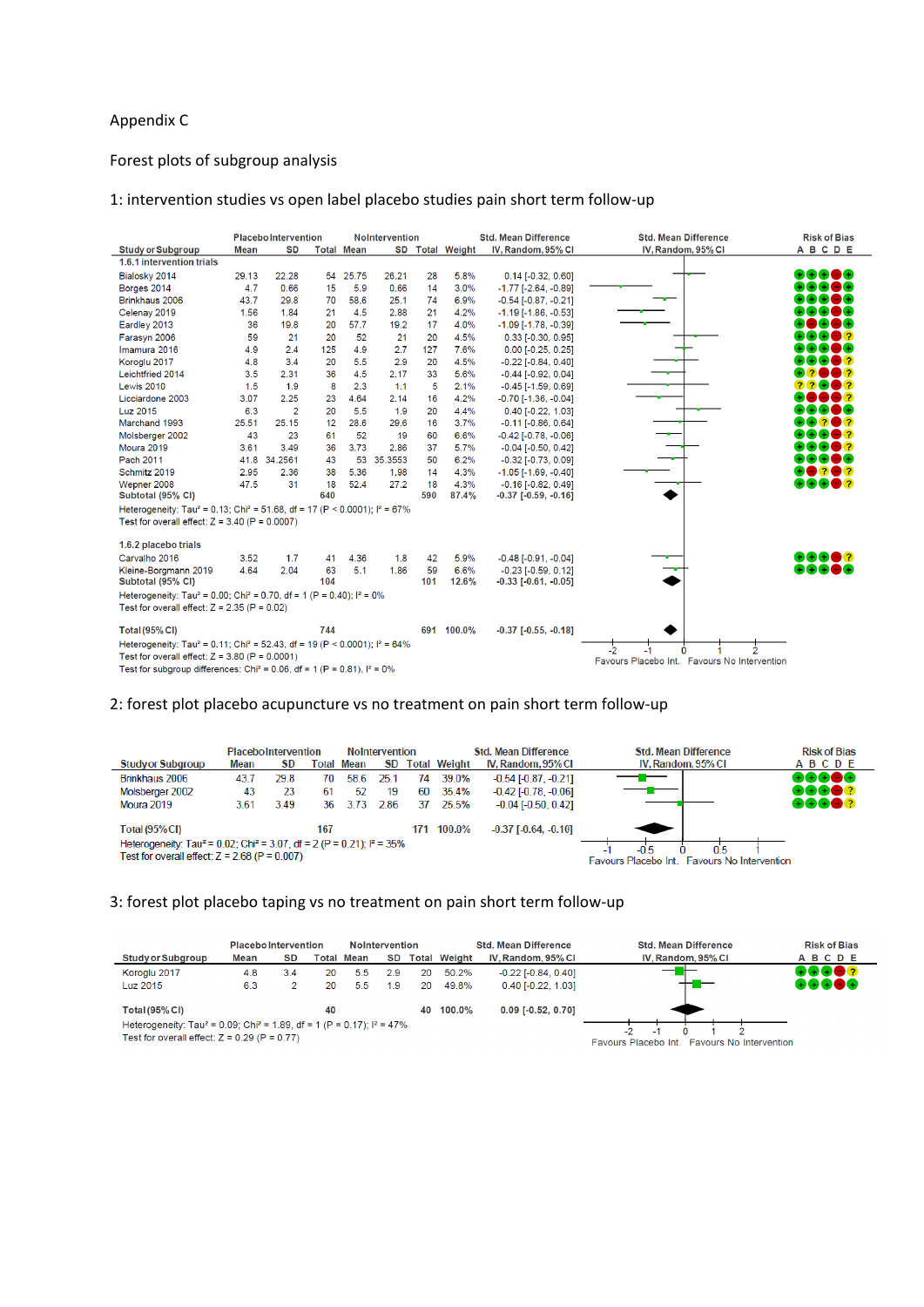#### 4: forest plot placebo injection vs no treatment on pain short term follow-up

|                                                                                                                                                                           |      | <b>Placebo Intervention</b> |     | <b>NoIntervention</b>   |       |     |                     | <b>Std. Mean Difference</b> | <b>Std. Mean Difference</b>                                            | <b>Risk of Bias</b> |
|---------------------------------------------------------------------------------------------------------------------------------------------------------------------------|------|-----------------------------|-----|-------------------------|-------|-----|---------------------|-----------------------------|------------------------------------------------------------------------|---------------------|
| <b>Study or Subgroup</b>                                                                                                                                                  | Mean | SD                          |     | SD<br><b>Total Mean</b> |       |     | <b>Total Weight</b> | IV. Random, 95% CI          | IV. Random, 95% CI                                                     | <b>ABCDE</b>        |
| Imamura 2016                                                                                                                                                              | 4.9  | 2.4                         | 25  | 4.9                     |       | 127 | 73.2%               | $0.00$ [-0.25, 0.25]        |                                                                        | ROGOG               |
| Pach 2011                                                                                                                                                                 | 41.8 | 39.16                       | 43  | 37                      | 42.23 | 50  | 26.8%               | $0.12$ [-0.29, 0.52]        |                                                                        | 88888               |
| <b>Total (95% CI)</b><br>Heterogeneity: Tau <sup>2</sup> = 0.00; Chi <sup>2</sup> = 0.23, df = 1 (P = 0.63); $1^2$ = 0%<br>Test for overall effect: $Z = 0.29$ (P = 0.77) |      |                             | 168 |                         |       | 177 | $100.0\%$           | $0.03$ [-0.18, 0.24]        | $-0.5$<br>05<br>. .<br>Favours No Intervention<br>Favours Placebo Int. |                     |

#### 5: forest plot placebo spinal manipulation vs no treatment on pain short term follow-up

|                                                                                                                                                   |       | <b>Placebo Intervention</b> |    |                   | <b>NoIntervention</b> |    |                     | <b>Std. Mean Difference</b>   | <b>Std. Mean Difference</b>                     | <b>Risk of Bias</b> |
|---------------------------------------------------------------------------------------------------------------------------------------------------|-------|-----------------------------|----|-------------------|-----------------------|----|---------------------|-------------------------------|-------------------------------------------------|---------------------|
| <b>Study or Subgroup</b>                                                                                                                          | Mean  | SD                          |    | <b>Total Mean</b> | SD                    |    | <b>Total Weight</b> | IV. Random, 95% CI            | IV. Random, 95% CI                              | ABCDE               |
| Bialosky 2014                                                                                                                                     | 29.13 | 22.28                       |    | 27 25.75 26.21    |                       | 27 | 53.2%               | $0.14$ [-0.40, 0.67]          |                                                 | ROAGA               |
| Licciardone 2003                                                                                                                                  | 2.87  | 2.14                        | 19 | 4.51              | 2.12                  | 16 | 46.8%               | $-0.75$ [ $-1.44$ . $-0.06$ ] |                                                 | 88888               |
| <b>Total (95% CI)</b>                                                                                                                             |       |                             | 46 |                   |                       | 43 | $100.0\%$           | $-0.28$ [ $-1.15$ , $0.59$ ]  |                                                 |                     |
| Heterogeneity: Tau <sup>2</sup> = 0.30; Chi <sup>2</sup> = 3.98, df = 1 (P = 0.05); $1^2$ = 75%<br>Test for overall effect: $Z = 0.63$ (P = 0.53) |       |                             |    |                   |                       |    |                     |                               | Favours No Intervention<br>Favours Placebo Int. |                     |

#### 6: forest plot open label placebo pills vs no treatment on pain short term follow-up



Risk of bias legend

(A) Allocation concealment (selection bias)

(B) Blinding of participants and personnel (performance bias)

(C) Incomplete outcome data (attrition bias)<br>(D) Blinding of outcome assessment (detection bias)

(E) Selective reporting (reporting bias)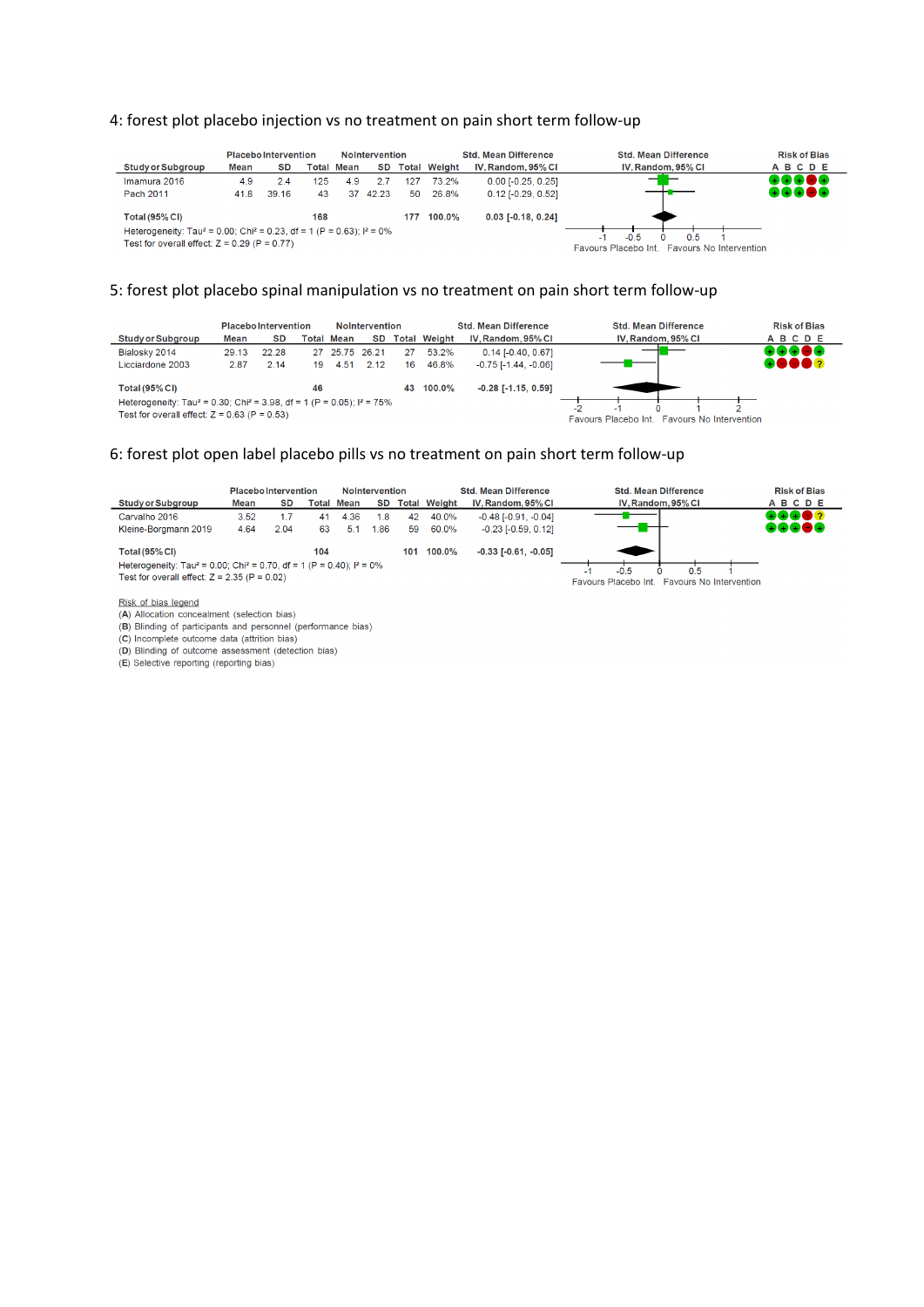#### Subgroup analysis physical functioning short term follow-up

#### 1: forest plot open label placebo pills vs no treatment on physical functioning short term follow-up

|                                                                                                                                                  |       | <b>Placebo Intervention</b> |       |             | <b>NoIntervention</b> |     |                     | <b>Std. Mean Difference</b> | <b>Std. Mean Difference</b>                                             | <b>Risk of Bias</b> |
|--------------------------------------------------------------------------------------------------------------------------------------------------|-------|-----------------------------|-------|-------------|-----------------------|-----|---------------------|-----------------------------|-------------------------------------------------------------------------|---------------------|
| <b>Study or Subgroup</b>                                                                                                                         | Mean  | SD                          | Total | Mean        | <b>SD</b>             |     | <b>Total Weight</b> | IV, Random, 95% CI          | IV, Random, 95% CI                                                      | <b>ABCDE</b>        |
| Carvalho 2016                                                                                                                                    | 7.04  | 5.2                         | 41    | 8.48        | 4.6                   | 42  | 40.7%               | $-0.29$ $[-0.72, 0.14]$     |                                                                         | 88882               |
| Kleine-Borgmann 2019                                                                                                                             | 25.96 | 11.98                       | 63    | 30.79 13.37 |                       | 59  | 59.3%               | $-0.38$ $[-0.74, -0.02]$    |                                                                         | 00000               |
| <b>Total (95% CI)</b>                                                                                                                            |       |                             | 104   |             |                       | 101 | 100.0%              | $-0.34$ $[-0.62, -0.07]$    |                                                                         |                     |
| Heterogeneity: Tau <sup>2</sup> = 0.00; Chi <sup>2</sup> = 0.09, df = 1 (P = 0.76); $I^2$ = 0%<br>Test for overall effect: $Z = 2.44$ (P = 0.01) |       |                             |       |             |                       |     |                     |                             | $-0.5$<br>0.5<br>Favours Placebo Int.<br><b>Favours No Intervention</b> |                     |

#### 2: forest plot placebo taping vs no treatment on physical functioning short term follow-up



#### Risk of bias legend

(A) Allocation concealment (selection bias)

(B) Blinding of participants and personnel (performance bias)<br>(C) Incomplete outcome data (attrition bias)

(D) Blinding of outcome assessment (detection bias)

(E) Selective reporting (reporting bias)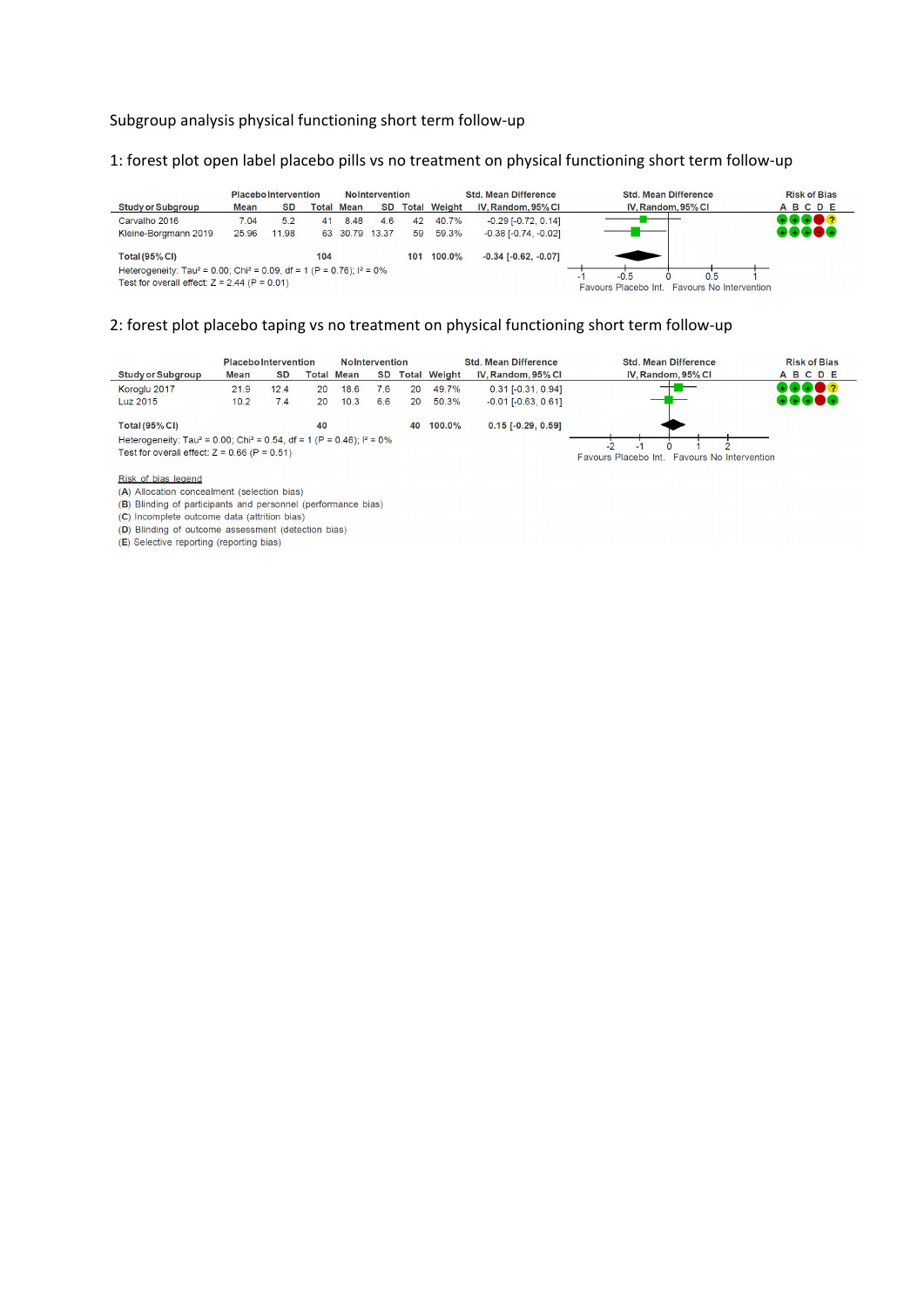Appendix D: Funnel plots.

1: Funnel plot for placebo vs no treatment pain reduction in short term follow-up



Funnel plot of comparison: 1 placebo vs. control intervention, outcome: 1.1 Pain intensity, short term follow-up.

2: funnel plot for placebo vs no treatment physical functioning in short term follow-up



Funnel plot of comparison: 1 placebo vs. control intervention, outcome: 1.3 Physical Functioning, short term follow-up.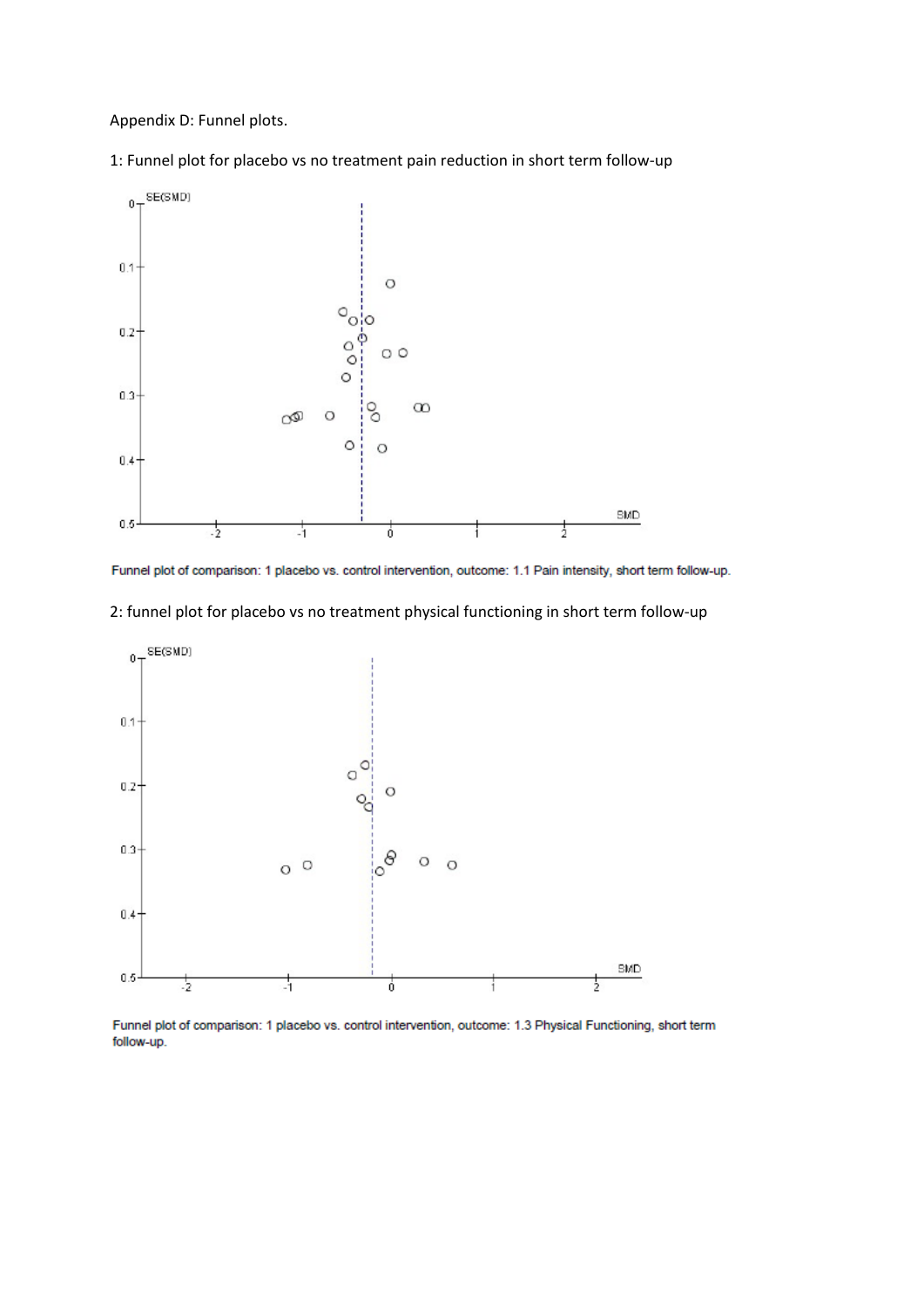Appendix E:

Grade approach for the primary outcomes

#### **Placebo treatment compared to no treatment control for non specific lower back pain Bibliography:**

|                                                        |                               |                            | <b>Certainty assessment</b>    |              | <b>Summary of findings</b>            |                                              |                                                           |                                               |                                                             |                                                            |                                                                              |
|--------------------------------------------------------|-------------------------------|----------------------------|--------------------------------|--------------|---------------------------------------|----------------------------------------------|-----------------------------------------------------------|-----------------------------------------------|-------------------------------------------------------------|------------------------------------------------------------|------------------------------------------------------------------------------|
| <b>Particip</b>                                        |                               |                            |                                |              |                                       | <b>Overa</b>                                 | <b>Study event</b><br>rates $(\% )$                       |                                               | <b>Relat</b>                                                | <b>Anticipated</b><br>absolute<br>effects                  |                                                                              |
| ants<br>(studie<br>s)<br><b>Follow</b><br>$\mathbf{u}$ | <b>Ris</b><br><b>bia</b><br>s | $k$ of   Inconsis<br>tency | Indirect Imprec<br><b>ness</b> | <b>ision</b> | <b>Public</b><br>ation<br><b>bias</b> | Ш<br>certai<br>nty of<br>evide<br><b>nce</b> | <b>With</b><br>no<br>treat,<br>ment<br>contr<br><b>ol</b> | <b>With</b><br>place<br>'bo'<br>treat<br>ment | <b>ive</b><br>effec<br>t<br>(95)<br>$\frac{0}{0}$<br>$CI$ ) | <b>Risk</b><br>with<br>no<br>treat.<br>ment<br>contr<br>οl | <b>Risk</b><br>differ<br>ence<br>with<br>place<br><b>bo</b><br>treat<br>ment |

**Pain intensity (follow up: range 1 days to 3 months; assessed with: visual analog scale ; Scale from: 0 to 100)**

| 1443<br>(19)<br>RCTs) | not<br>seri<br>ous<br>a | serious <sup>b</sup> | not<br>serious | not<br>serious | none | $\oplus \oplus \oplus$<br>MODE<br>RATE | 698 | 745 | - |  | SMD<br>0.37<br><b>SD</b><br>lower<br>(0.55)<br>lower<br>to 0.18<br>lower) |
|-----------------------|-------------------------|----------------------|----------------|----------------|------|----------------------------------------|-----|-----|---|--|---------------------------------------------------------------------------|
|-----------------------|-------------------------|----------------------|----------------|----------------|------|----------------------------------------|-----|-----|---|--|---------------------------------------------------------------------------|

**Physical functioning (follow up: range 1 days to 3 months; assessed with: Oswestry disability index; Scale from: 0 to 100)**

**Pain intensity (follow up: range 3 months to 6 months; assessed with: visual analog scale; Scale from: 0 to 100)**